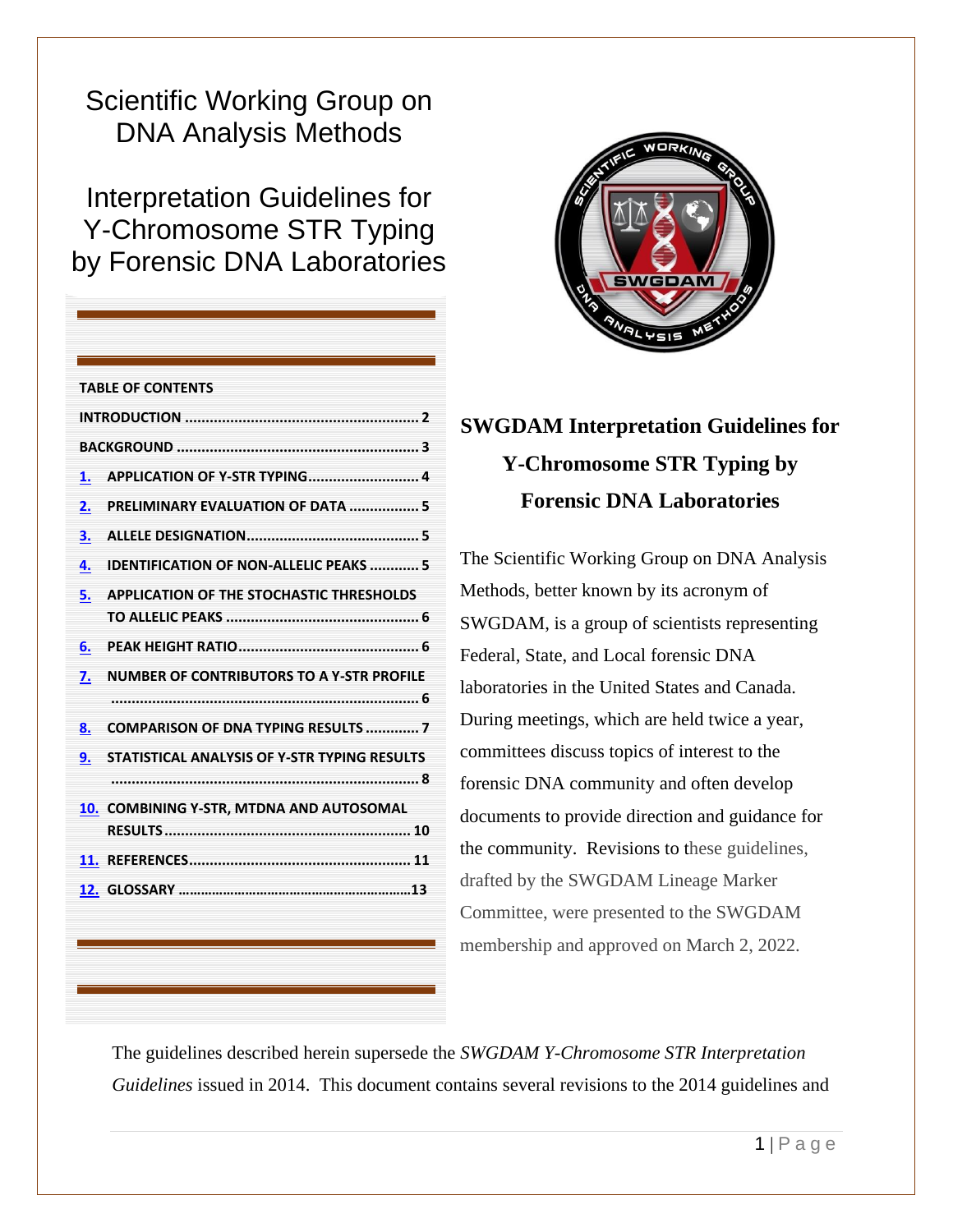is intended to reflect the current state of forensic Y-STR typing. SWGDAM intends for these guidelines to be applied prospectively. Provided that work (validation, training, analysis, interpretation) performed prior to the issuance of this revision was appropriate and scientifically valid, these revised guidelines are not intended to invalidate or call into question the previous work or to be applied retroactively. This document contains guidelines and not minimum standards. In the event of a conflict between the FBI Quality Assurance Standards for Forensic DNA Testing or DNA Databasing Laboratories (QAS) and these guidelines, the QAS and the QAS related audit guide and documents have precedence over these guidelines. Absent any other directive, the use of the terms *shall* or *must* is not intended to transform these guidelines into standards.

These guidelines are not intended to address the interpretation of analytical results from Y-STR testing using enhanced low template DNA techniques. This document therefore does not offer an opinion as to the validity of any enhanced detection methods (see Caddy et al. 2008 and *SWGDAM Guidelines for STR Enhanced Detection Methods* for more information).

Unlike previous versions, these guidelines are stated without further explanation included here. Refer to the *Supplemental Information for the SWGDAM Interpretation Guidelines for Y-Chromosome STR Typing by Forensic DNA Laboratories* document for further explanation of these guidelines and extensive background information.

#### <span id="page-1-0"></span>**Introduction**

The interpretation of DNA typing results, including the results of Y-STR testing, requires professional judgment and expertise. Additionally, laboratories that analyze DNA samples for forensic casework purposes are required by the Quality Assurance Standards for Forensic DNA Testing Laboratories to establish and follow documented procedures for the interpretation and reporting of DNA typing results. Due to the multiplicity of forensic sample types and the potential complexity of DNA typing results, it is impractical and infeasible to cover every aspect of DNA interpretation by a preset rule. However, the laboratory should utilize written procedures for interpretation of analytical results with the understanding that specificity in the standard operating procedures will enable greater consistency and accuracy among analysts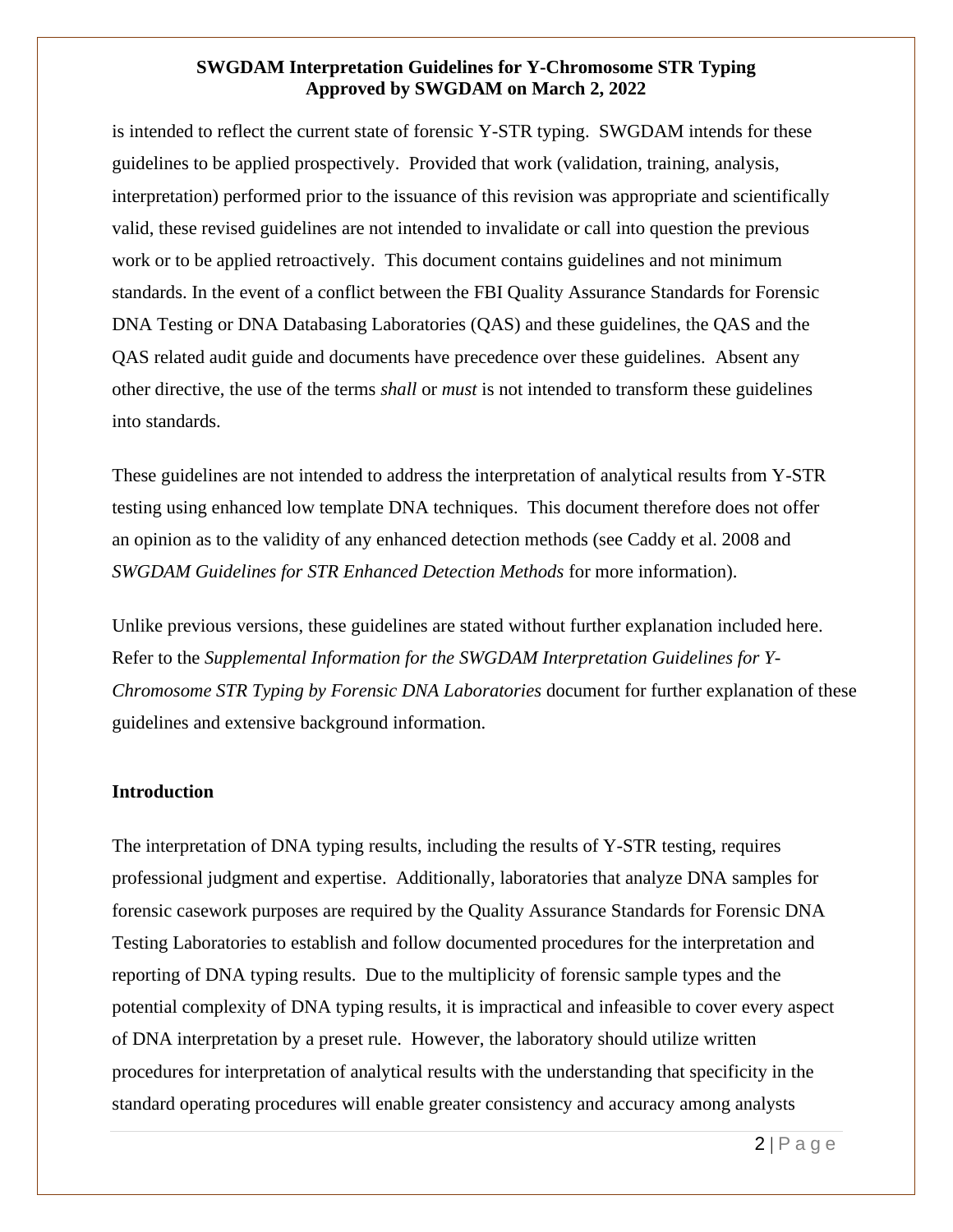within a laboratory. It is recommended that standard operating procedures for the interpretation of Y-STR typing results be sufficiently detailed that other forensic DNA analysts can review, understand in full, and assess the laboratory's policies and practices. The laboratory's interpretation guidelines should be based upon validation studies and scientific literature.

#### <span id="page-2-0"></span>**Background**

Refer to the *SWGDAM Interpretation Guidelines for Autosomal STR Typing by Forensic DNA Testing Laboratories* for general background information regarding forensic DNA analysis and interpretation.

For the purposes of forensic nuclear DNA testing, the typing of autosomal STR loci is generally preferred due to the higher power of discrimination and utility for searching against the National DNA Index System. Y-STR typing is an additional tool that can be used, typically in concert with autosomal typing, in mixed samples with a small proportion of male DNA as compared to total human DNA. Y-STR typing may be used in lieu of autosomal typing for the detection of male DNA in mixtures that contain an overabundance of female DNA. Considering that under certain conditions a minor male contributor in a mixture of male and female DNA may only be detectable by Y-STR typing, laboratories should pursue Y-STR analysis as the most appropriate means of detecting a male contributor(s) in some forensic samples. Due to the transmission of the Y-chromosome within a paternal lineage, Y-STR typing can also aid in the identification of missing persons and familial searches.

Y-STR loci exhibit the same general characteristics as autosomal STR loci, namely:

- Peak height variability, which is inversely proportional to peak heights and manifests as either inconsistencies in mixture proportion, deviations from expected stutter ratios or variation in peak heights between loci.
- Stutter, to include back stutter and forward stutter. The height of a stutter peak is generally dependent on the parent peak's height, locus and allele length.
- Allelic peak heights that are the sum of the contributions from each donor to a multiple contributor profile. Allelic peak heights can also be additive with overlapping stutter.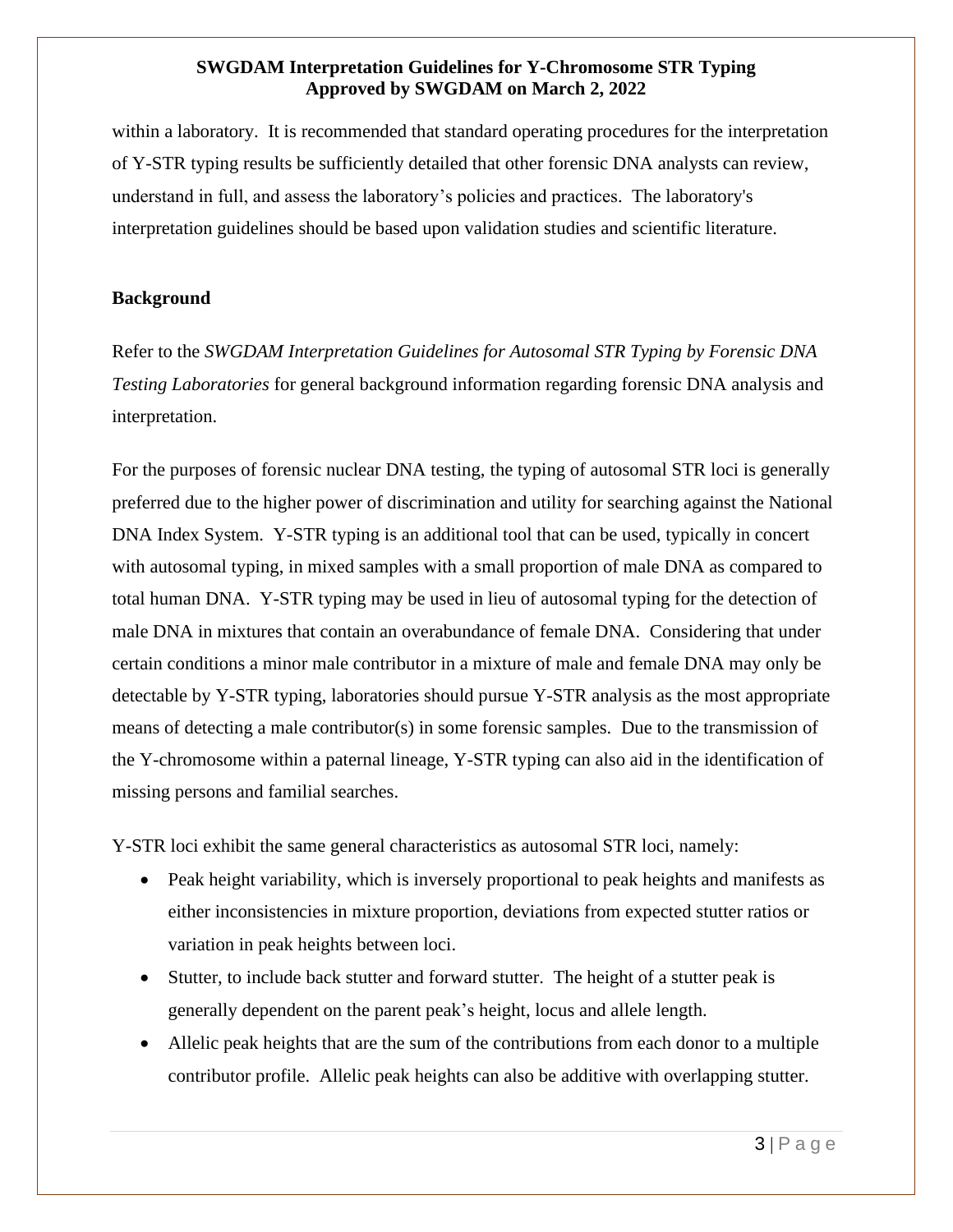- Depending on the amplification kit, separating technology, and sample quality/quantity, a general downward trend in peak heights with increasing molecular weight.
- Allelic drop-out, as expected at low DNA quantity/quality (low either due to initial template amount, PCR inhibition and/or DNA degradation).
- Allelic drop-in, occurring at a rate which is dependent on the amplification kit and factors that impact sensitivity of detection (e.g., amplification cycle number, detection instrumentation and detection conditions such as the injection voltage and time for capillary electrophoresis).
- Locus-specific amplification efficiency. The magnitude of differences in amplification efficiency among loci can depend on kit formulation, DNA sample quality and the presence of PCR inhibitors.

All Y-STR loci are physically linked on the Y-chromosome. Due to the lack of genetic recombination, the entire Y-chromosome haplotype must be treated as a single locus. Subsequent to a match between two samples using Y-STR testing, a single-source, major, or deduced Y-STR haplotype may be searched against a database of Y-STR haplotypes to obtain the sample frequency of the profile, and, as needed, to calculate profile and/or match probabilities. It is noted that two specimens that exhibit the same Y-STR haplotype may have originated from either a common individual source, from males within the same paternal lineage, or from unrelated individuals. A paternal lineage consists of those male relatives to whom the same Y-chromosome has been transmitted from a common ancestor. Barring mutation, all male relatives within the same paternal lineage have the same Y-STR profile. Attribution of the Y-STR typing results to a single individual, to the exclusion of relatives in the paternal lineage, is generally not possible based on Y-chromosome loci. However, loci with higher mutation rates may enhance the ability to distinguish relatives in the same paternal lineage (Ballantyne et al. 2012).

#### <span id="page-3-0"></span>**1. Application of Y-STR Typing**

1.1 The laboratory should establish guidelines that define the parameters under which samples are subjected to Y-STR typing.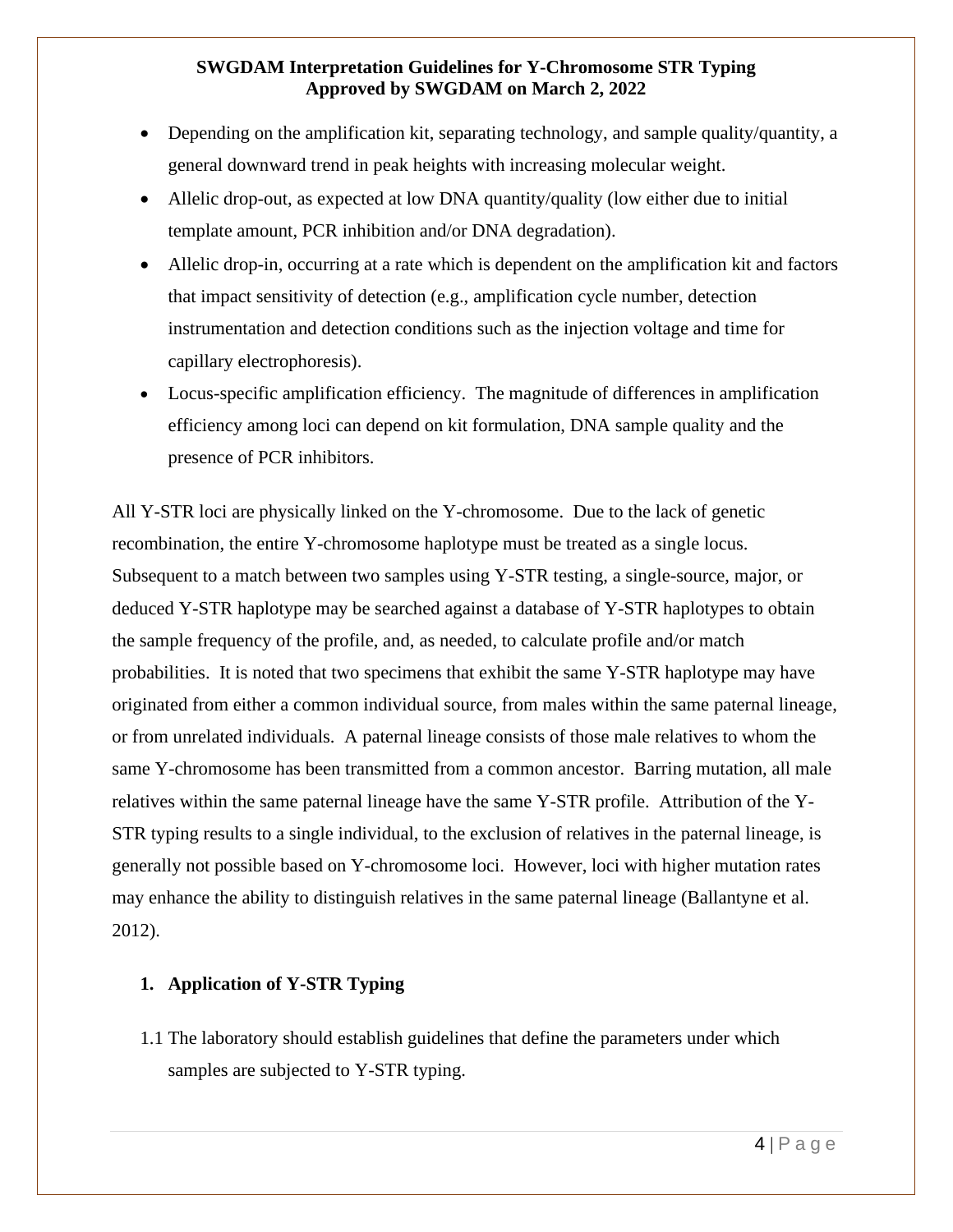1.1.1 Based on STR amplification system and quantification system validations, the laboratory should establish guidelines for when detection of a male contributor to a mixture is not expected with autosomal typing (e.g., based on male to total DNA quantities).

#### <span id="page-4-0"></span>**2. Preliminary Evaluation of Data**

Refer to the *SWGDAM Interpretation Guidelines for Autosomal STR Typing by Forensic DNA Testing Laboratories* for general guidance regarding the following topics: analytical threshold, internal standards, allelic ladders, controls and concordance of redundant loci.

#### <span id="page-4-1"></span>**3. Allele Designation**

Refer to the *SWGDAM Interpretation Guidelines for Autosomal STR Typing by Forensic DNA Testing Laboratories* for general guidance regarding locus and allele designation.

- 3.1 Alleles should be designated in accordance with recommendations of the DNA Commission of the International Society of Forensic Genetics (Gill et al. 2001 and Gusmão et al. 2006).
- 3.2 The laboratory should establish guidelines based on experimental studies for the identification of null alleles. The guidelines should ensure that a null allele can be distinguished from an undetected allele resulting from low template amounts, DNA degradation or inhibition (i.e., allelic drop-out).

#### <span id="page-4-2"></span>**4. Identification of Non-Allelic Peaks**

Y-STR typing results generated with the current Y-STR typing kits exhibit the same nonallelic peaks observed in autosomal STR typing results. Refer to the *SWGDAM Interpretation Guidelines for Autosomal STR Typing by Forensic DNA Testing Laboratories* for general guidance regarding non-allelic peaks and off-scale data.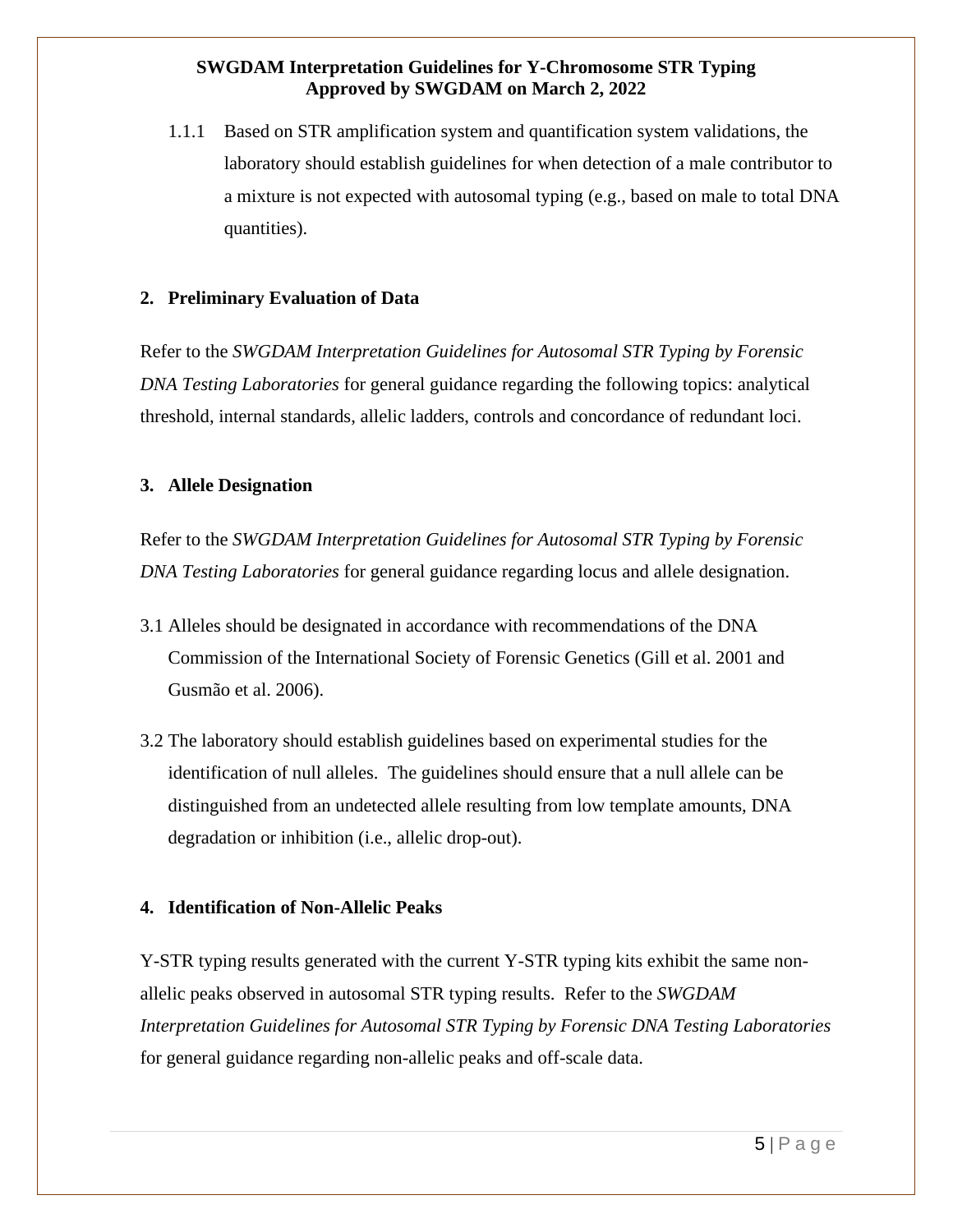4.1 The laboratory should establish a method based on validation to document the designation of a peak as an artifact or an allele.

#### <span id="page-5-0"></span>**5. Application of the Stochastic Thresholds to Allelic Peaks**

Refer to the *SWGDAM Interpretation Guidelines for Autosomal STR Typing by Forensic DNA Testing Laboratories* for general guidance regarding the establishment and usage of the stochastic threshold.

5.1 The laboratory should establish a stochastic threshold for known multi-copy Y-STR loci (e.g., DYS385 and DYF387S1) based on empirical data derived within the laboratory and specific to the quantification and amplification systems and the detection instrumentation used.

#### <span id="page-5-1"></span>**6. Application of Peak Height Ratios to Multi-copy Y-STR Loci**

Refer to the *SWGDAM Interpretation Guidelines for Autosomal STR Typing by Forensic DNA Testing Laboratories* for general guidance regarding the establishment and usage of peak height ratios.

6.1 The laboratory should establish an expected peak height ratio for known multi-copy Y-STR loci (e.g., DYS385 and DYF387S1) based on empirical data derived within the laboratory and specific to the amplification systems and the detection instrumentation used.

### <span id="page-5-2"></span>**7. Number of Contributors to a Y-STR Profile**

Refer to the *SWGDAM Interpretation Guidelines for Autosomal STR Typing by Forensic DNA Testing Laboratories* for general guidance regarding the recognition of mixtures, the minimum number of contributors to a mixture, and the generation of composite profiles.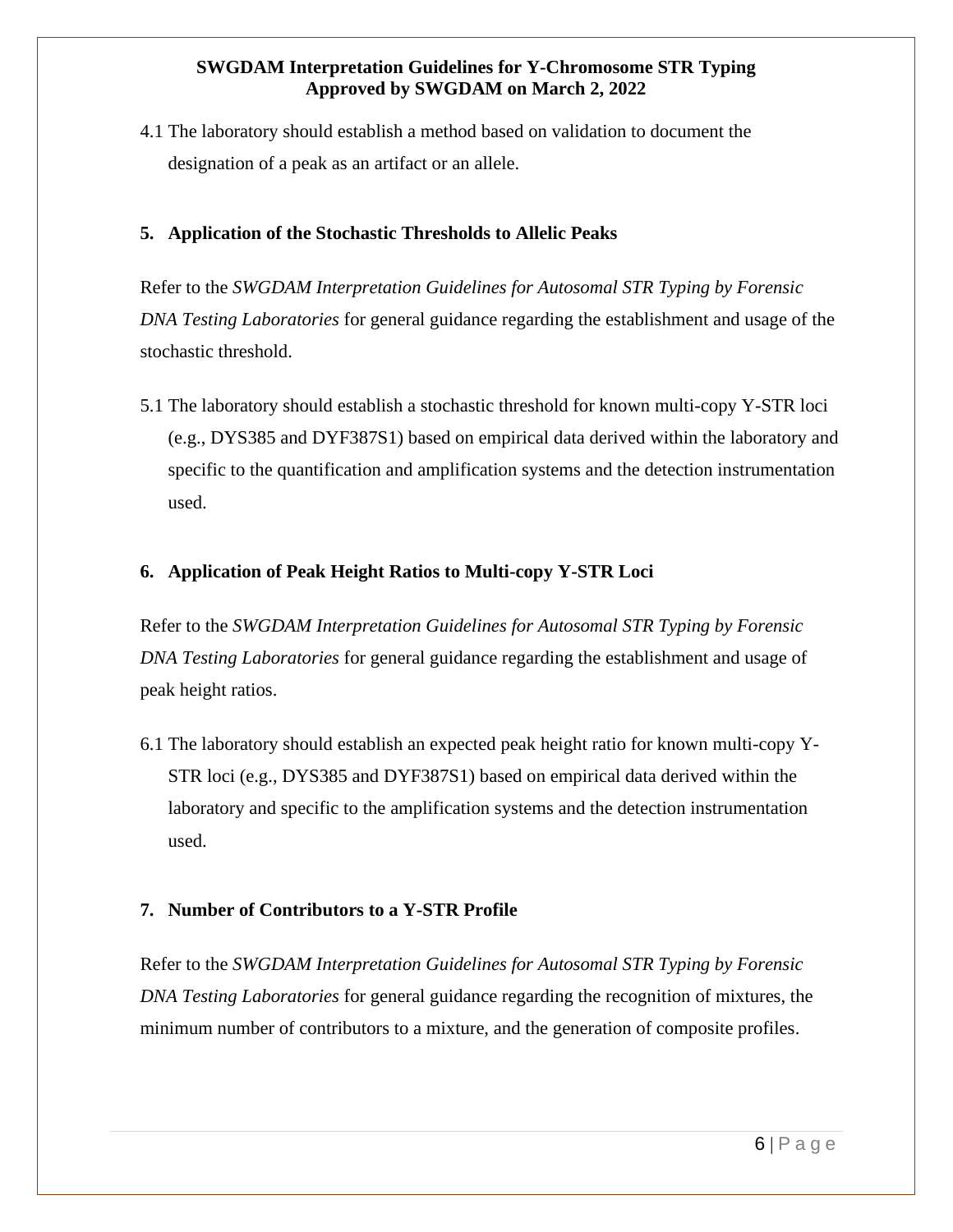- 7.1 A laboratory should assess the number of contributors to a Y-STR profile. Ychromosome profiles typically show one allele per locus except for multi-copy loci (e.g., DYS385 and DYF387S1). A specimen is generally considered to have originated from more than one male individual if two or more alleles are present at two or more singlecopy loci.
	- 7.1.1 For a given locus, a laboratory can assess repeat-unit differences among the detected alleles to aid in distinguishing a mixed sample from a single-source sample that exhibits duplication.
- 7.2 The laboratory should establish guidelines based on an assessment of peak heights and peak height ratios for evaluating potential sharing of allelic peaks between major and minor contributors and for determining whether the alleles of the contributors to a mixed DNA typing result are distinguishable.

#### <span id="page-6-0"></span>**8. Comparison of DNA Typing Results**

Refer to the *SWGDAM Interpretation Guidelines for Autosomal STR Typing by Forensic DNA Testing Laboratories* for general guidance regarding the following topics: interpretation of evidentiary profiles relative to that of known profiles, partial profiles, possible conclusions, full accounting of mixed results, documentation of assumptions, and results for which no comparisons will be made.

- 8.1 The laboratory should establish guidelines, based on internal validations, for determining whether a Y-STR typing result is suitable for comparisons.
- 8.2 Single-source Y-STR haplotypes, including partial haplotypes, may be used for comparison purposes, inclusionary and exclusionary. The laboratory should establish the minimum number of loci from an evidentiary profile required to perform a comparison to a reference profile.
- 8.3 Mixtures of DNA from more than one male individual may also be used for comparison purposes when the contributors can be distinguished based on means such as peak height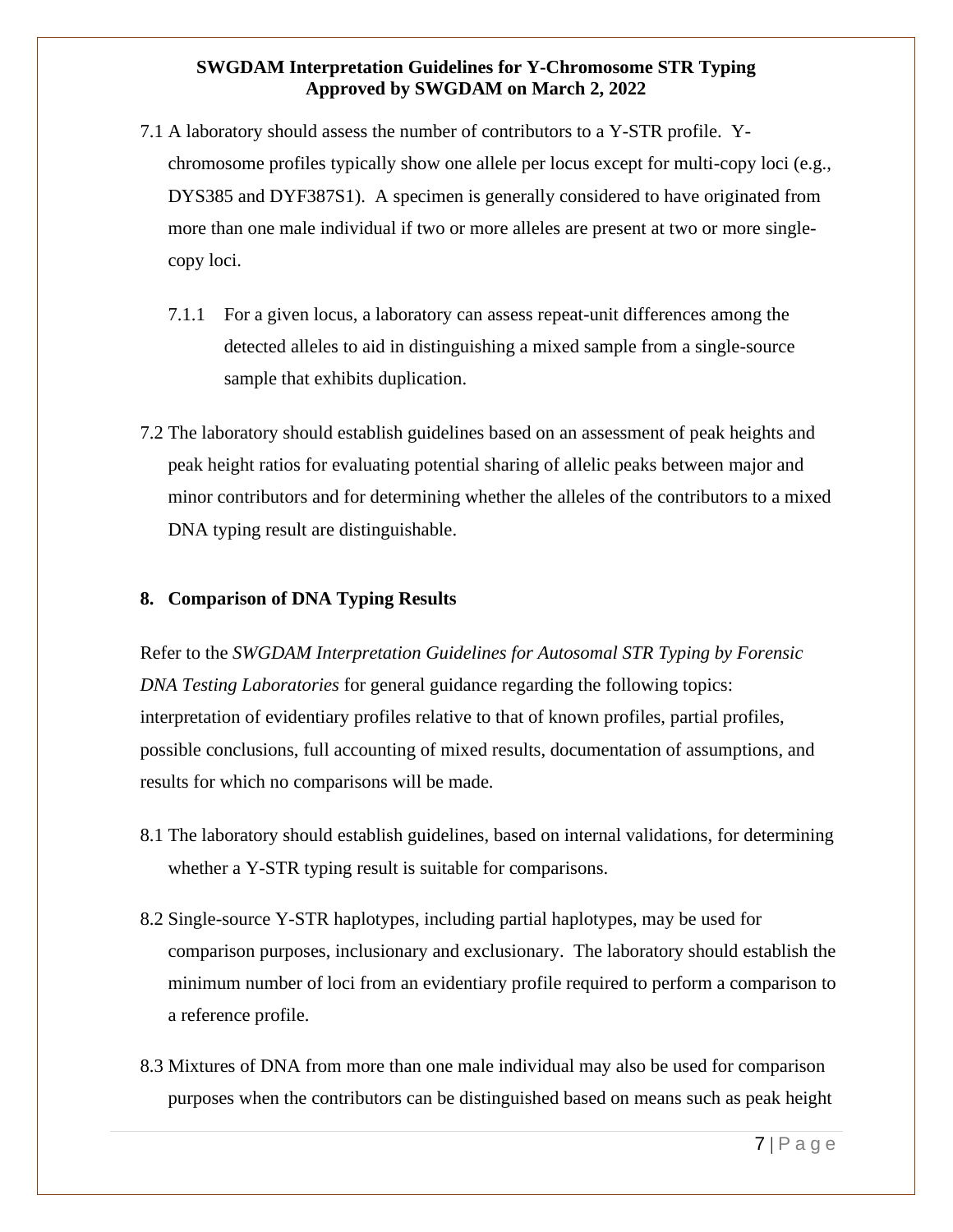ratio comparisons. These deduced haplotypes are then used for comparison as in 8.2. Such haplotypes include (a) those of major, and potentially minor, contributor(s) to a distinguishable mixture, and (b) for an indistinguishable mixture, those foreign alleles derived from separation of a conditional known sample type (e.g., from the consensual partner).

8.4 The laboratory should establish guidelines for identifying mixtures for which no major or minor contributor can be discerned. Interpretation and comparison of indistinguishable Y-STR mixtures shall be supported by internal validations.

#### <span id="page-7-0"></span>**9. Statistical Analysis of Y-STR Typing Results**

Refer to the *SWGDAM Interpretation Guidelines for Autosomal STR Typing by Forensic DNA Testing Laboratories* for general guidance regarding the following topics: when to perform statistical analysis, data appropriate for use in statistical analysis, and reporting of statistical analysis.

9.1 The Y-Chromosome Haplotype Reference Database (YHRD, Willuweit and Roewer 2007) available at <https://yhrd.org/> contains a U.S. Y-STR population database which should be used for estimation of profile (i.e., haplotype) probabilities and match probabilities. As this database is regularly updated with population data from new population studies (for example, Carrecedo et al. 2010), it is advised to state the YHRD release for traceability.

#### 9.2 Statistical Analysis of Single-Source and Deduced Single-Source Y-STR Haplotypes

9.2.1 The laboratory should establish guidelines for the number of Y-STR loci used for searches of population databases. Due to the challenge of small database sizes for the larger multiplex systems, it is acceptable to perform additional searches of the population database using reduced locus sets in an attempt to obtain the most informative result for that combination of evidence and population database profiles.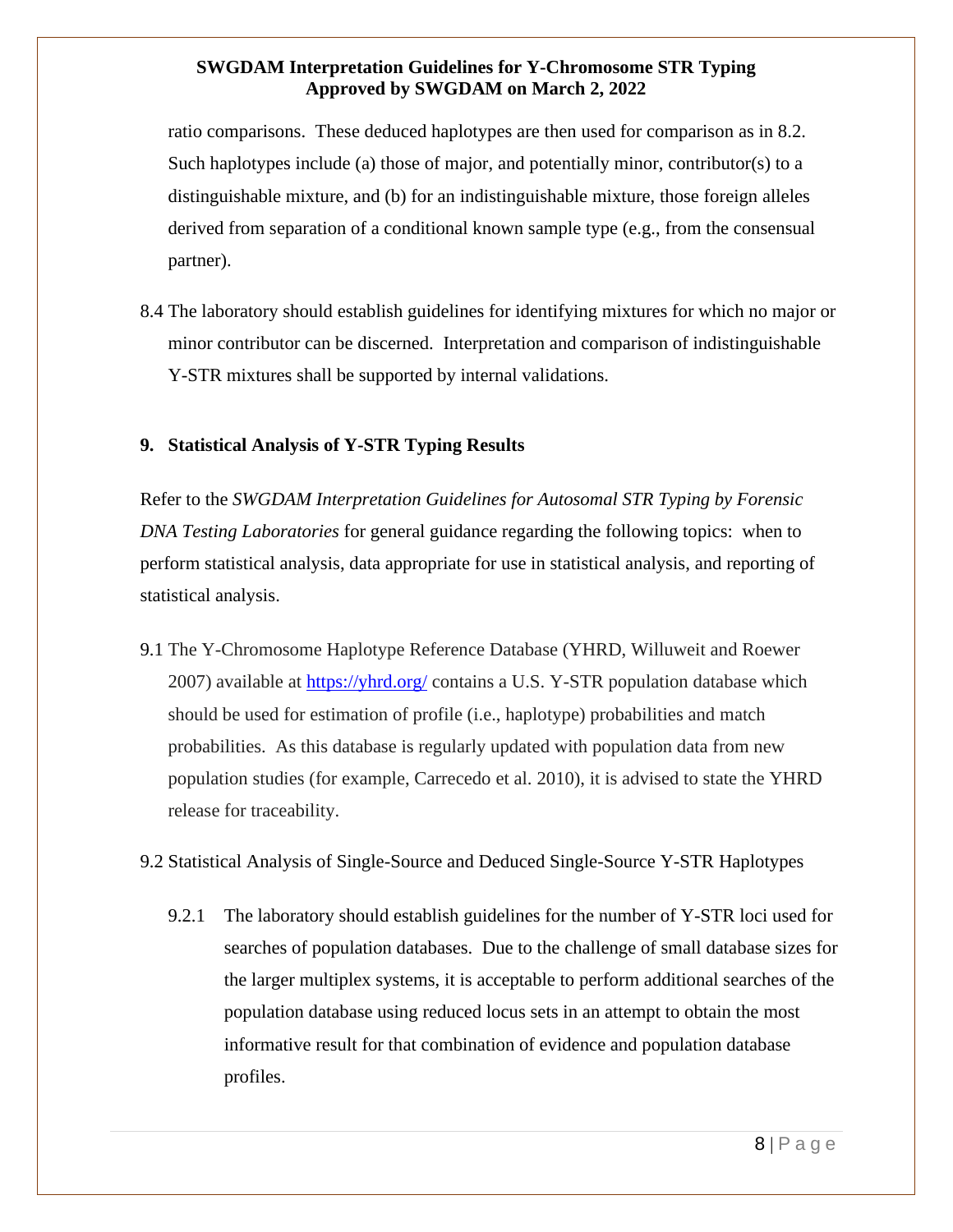- 9.2.1.1 Regardless of the number or selection of loci searched, the most informative search is generally the one which gave the lowest proportion of matching haplotypes per number of profiles compared.
- 9.2.1.2 When performing reduced locus-count searches, any "matches" that would have been non-matches had more of the evidence profile been searched must be excluded. For example, a "match" between the evidence and a population database sample at the 8 loci in YHRD's minimal haplotype would not be included as a match for statistical purposes if the profiles differed at any additional loci for which they both had information.
- 9.2.2 The laboratory should determine which of the following methods will be used to determine the haplotype sample frequencies.
	- 9.2.2.1 A Y haplotype sample frequency can be determined using the observed counting method. The Y haplotype sample frequency (*p*) is calculated using  $p = x/n$  formula, where x is equal to the number of times the haplotype is observed in the database containing *n* number of haplotypes in the database.
	- 9.2.2.2 A Y haplotype sample frequency can be determined using the augmented counting method. This Y haplotype sample frequency (*p*) is calculated using the  $p = (x+1)/(n+1)$  formula, where *x* is equal to the number of times the haplotype is observed in a database and *n* is equal to the number of haplotypes in the database (Gjertson, et al. 2007).
- 9.2.3 A Y-STR haplotype upper bound profile probability estimate can be calculated from the observed or augmented haplotype frequencies by including a confidence interval (generally 95% or greater) to capture the effect of database size (Clopper and Pearson 1934). The laboratory should establish if an upper confidence limit for the haplotype probability or a confidence interval for the haplotype probability will be calculated and reported.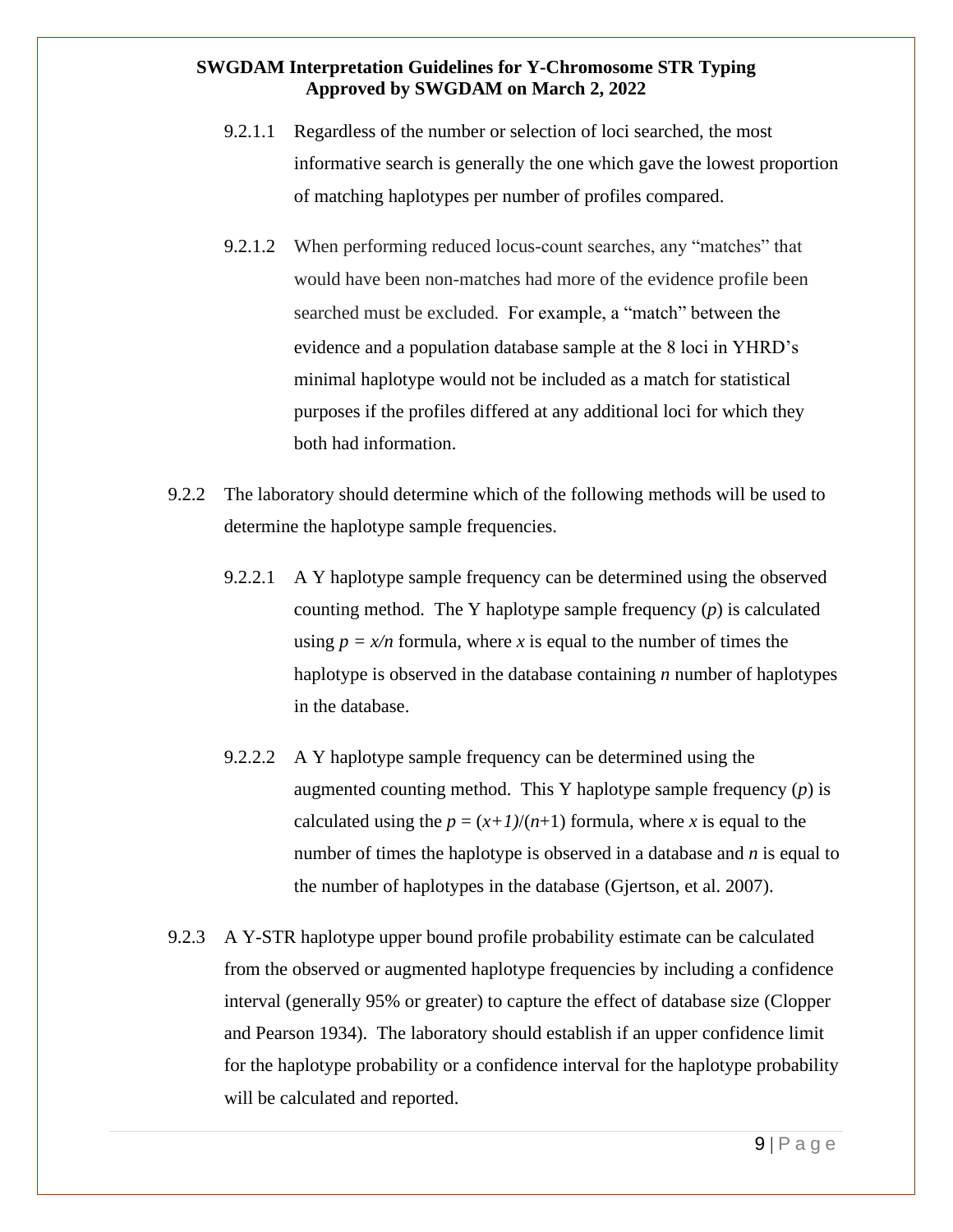- 9.2.4 The laboratory should determine if match probabilities will be used and the method to calculate them. There is no consensus from statistical subject matter experts as to the best or preferred method for calculating match probabilities. See Brenner (2010), Budowle (2009), and Weir and Goudet (2017) and the *Supplemental Information for the SWGDAM Interpretation Guidelines for Y-Chromosome STR Typing by Forensic DNA Laboratories* document.
- 9.2.5 The laboratory should determine if likelihood ratios will be used to provide quantitative assessments of the value of the matches using relevant populations. An approach is described in Evett and Weir (1998) and is recommended by the DNA Commission of the International Society of Forensic Genetics (Roewer, et al. 2020).
- 9.3 Statistical Analysis of Indistinguishable Y-STR Mixtures
	- 9.3.1 A laboratory choosing to report inclusionary Y-STR typing results from indistinguishable mixtures must perform statistical analysis in support of any inclusion determined to be relevant in the context of the case.

#### <span id="page-9-0"></span>**10. Combining Lineage Markers and Autosomal Results**

<span id="page-9-1"></span>10.1 If there is reasonable expectation of genetic independence, match probabilities from any combination of mtDNA, Y-STR and/or autosomal STRs may be combined. Such an expectation could arise from large scale independence testing or strong population genetic models (Walsh and Hammer 2008, Buckleton and Myers 2014).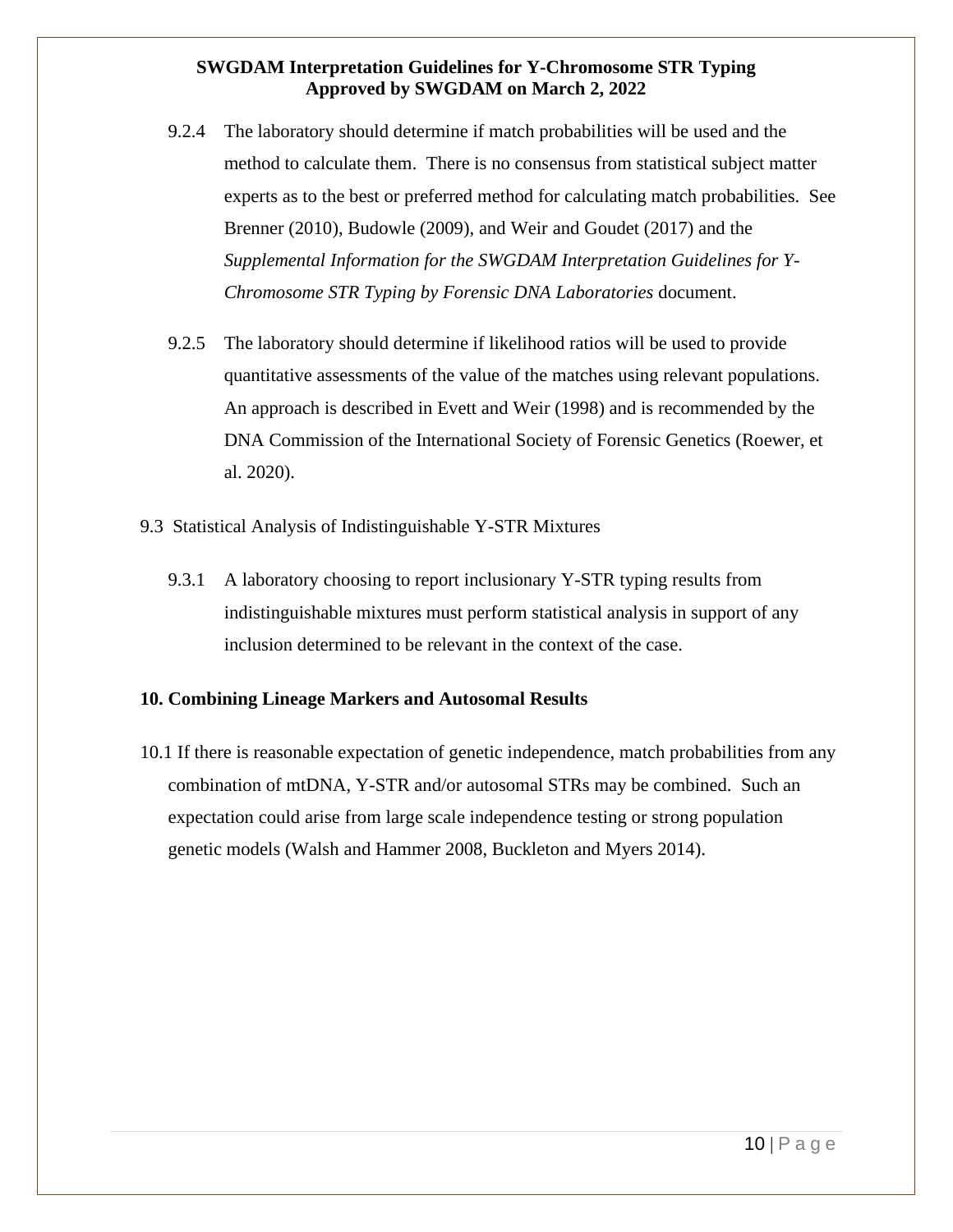#### **References**

Ballantyne, K.N., Keerl, V., Wollstein, A., Choi, Y., Zuniga, S.B., Ralf, A., Vermeulen, M., de Knijff, P., and Kayser, M. (2012) *A new future of forensic Y-chromosome analysis: Rapidly mutating Y-STRs for differentiating male relatives and paternal lineages*. FSI Genetics 6:208– 218.

Brenner, C. H. (2010) *Fundamental Problem of forensic mathematics-The evidential value of a rare haplotype.* FSI Genetics 4:281-291.

Buckleton, J., Myers, S. (2014) *Combining autosomal and Y chromosome match probabilities using coalescent theory*. FSI Genetics 11:52-55.

Budowle, B., Ge, J., Aranda, X.G., Planz, J.V., Eisenberg A.J., Chakraborty, R. (2009) *Texas population substructure and its impact on estimating the rarity of Y STR haplotypes from DNA evidence*. J. Forensic Sci. 54(5):1016-21.

Caddy, B., Taylor, G.R., Linacre, A.M.T. (2008) *A review of the science of low template DNA analysis*. Available at https://www.gov.uk/government/uploads/system/uploads/attachment\_data/file/117556/Review\_o f\_Low\_Template\_DNA\_1.pdf.

Carracedo A., Butler J.M., Gusmão L., Parson W., Roewer L., Schneider P.M. *Publication of population data for forensic purposes.* (2010) FSI Genetics. 4(3):145-147.

Clopper, C.J., Pearson, E.S. (1934) *The use of confidence or fiducial limits illustrated in the case of the Binomial*. Biometrika 26:404-413.

Evett, L.W., Weir, B.S. (1998) *Interpreting DNA evidence: statistical genetics for forensic scientists*. Sinauer Associates. Sunderland.

Gill, P., Brenner, C., Brinkmann, B., Budowle, B., Carracedo, A., Jobling, M.A., De Knijff P., Kayser, M., Krawczak, M., Mayr, W.R., Morling, N., Olaisen B., Pascali, V., Prinz, M., Roewer, L., Schneider, P.M., Sajantila, A., Tyler-Smith, C. (2001) *DNA Commission of the International Society of Forensic Genetics: Recommendations on forensic analysis using Y-chromosome STRs*. Forensic Sci. Int. 124(1):5-10.

Gjertson, D.W., Brenner, C.H., Baur, M.P., Carracedo, A., Guidet, F., Luque, J.A., Lessig, R., Mayr, W.R., Pascali, V.L., Prinz, M., Schneider, P.M., Morling, N. (2007) *ISFG: Recommendations on biostatistics in paternity testing*. FSI Genetics 1:223-231.

Gusmão, L., Butler, J.M., Carracedo, A., Gill, P., Kayser, M., Mayr, W.R., Morling, N., Prinz, M., Roewer, L., Tyler-Smith, C., Schneider, P.M. (2006) *DNA Commission of the International Society of Forensic Genetics: An update of the recommendations on the use of Y-STRs in forensic analysis*. Forensic Sci. Int. 157(2-3):187-197.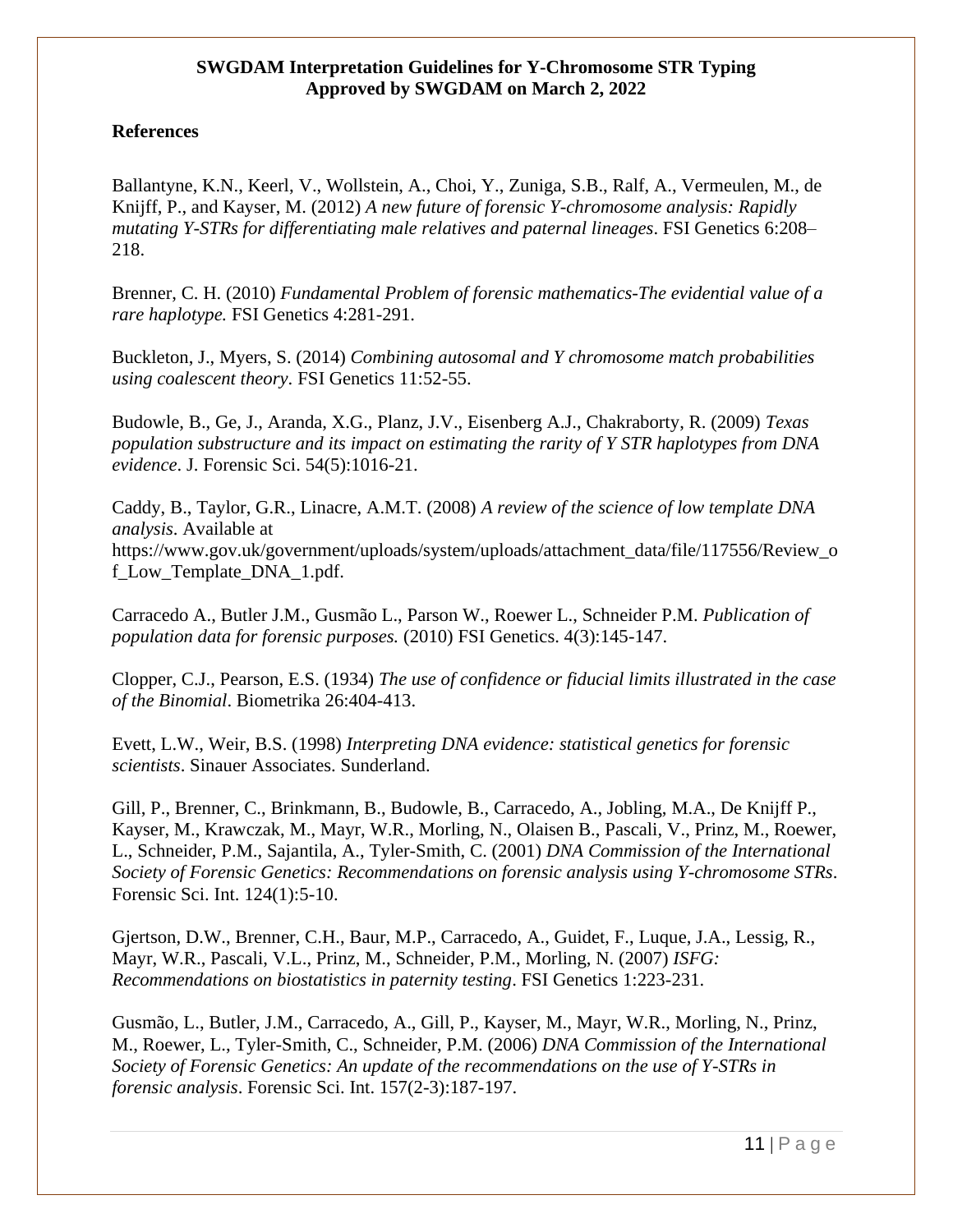Roewer L., Andersen M.M., Ballantyne J., Butler J.M., Caliebe A., Corach D., D'Amato M.E., Gusmão L., Hou Y., de Knijff P., Parson W., Prinz M., Schneider P.M., Taylor D., Vennemann M., Willuweit S. (2020) *DNA Commission of the International Society of Forensic Genetics (ISFG): Recommendations on the Interpretation of Y-STR results in Forensic Analysis*. FSI Genetics.

Walsh, B., Redd, A.J., Hammer, M.F. (2008) *Joint match probabilities for Y chromosomal and autosomal markers*. Forensic Sci. Int. 174:234-238.

Weir, B., Goudet, J. (2017) *A Unified Characterization of Population Structure and Relatedness*. Genetics: 206:2085-2103.

Willuweit S., Roewer L. (2007) *International Forensic Y Chromosome User Group. Y chromosome haplotype reference database (YHRD): update.* FSI Genetics 1(2):83-87.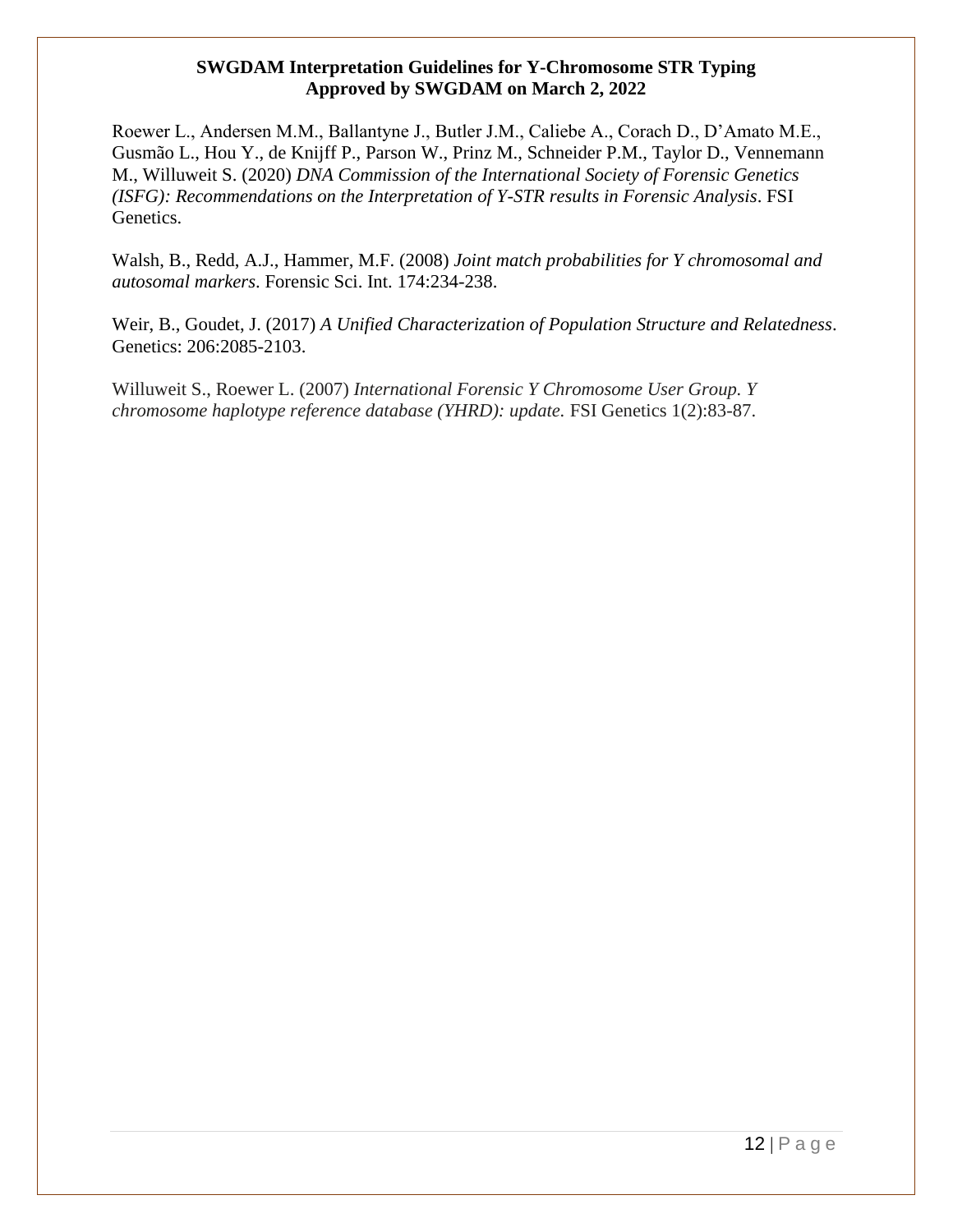#### **Glossary**

Refer to the *SWGDAM Interpretation Guidelines for Autosomal STR Typing by Forensic DNA Testing Laboratories* for definitions of terms. Additional terms used in this document are defined below.

**Back stutter:** A PCR artifactual peak typically one repeat unit shorter than the parent allele. Two repeat units or partial repeat units may also be observed.

**Deduced Single-Source Y-STR Haplotype:** A Y-haplotype from one contributor determined from a mixture, usually by inference of an unknown contributor's DNA profile after taking into consideration the contribution of a known male contributor's alleles, if appropriate, or quantitative peak height information.

**Drop-in:** The random appearance of non-reproducible allelic peaks in a profile thought to arise from fragments of cells introduced into the extract and not from the principal donors.

**Drop-out:** The event where an allele in the sample does not produce a peak above the analytical threshold.

**Forward stutter:** A PCR artifactual peak typically one repeat unit longer than the parent allele. Two repeat units or partial repeat units may also be observed.

**Indistinguishable mixture:** a DNA mixture in which relative peak height ratios are insufficient to attribute alleles to individual contributor(s).

**Null (silent) allele:** An allele which cannot be detected due to lack of amplification product, often caused by a mutation in the primer binding site, or deletion of the primer binding site or locus.